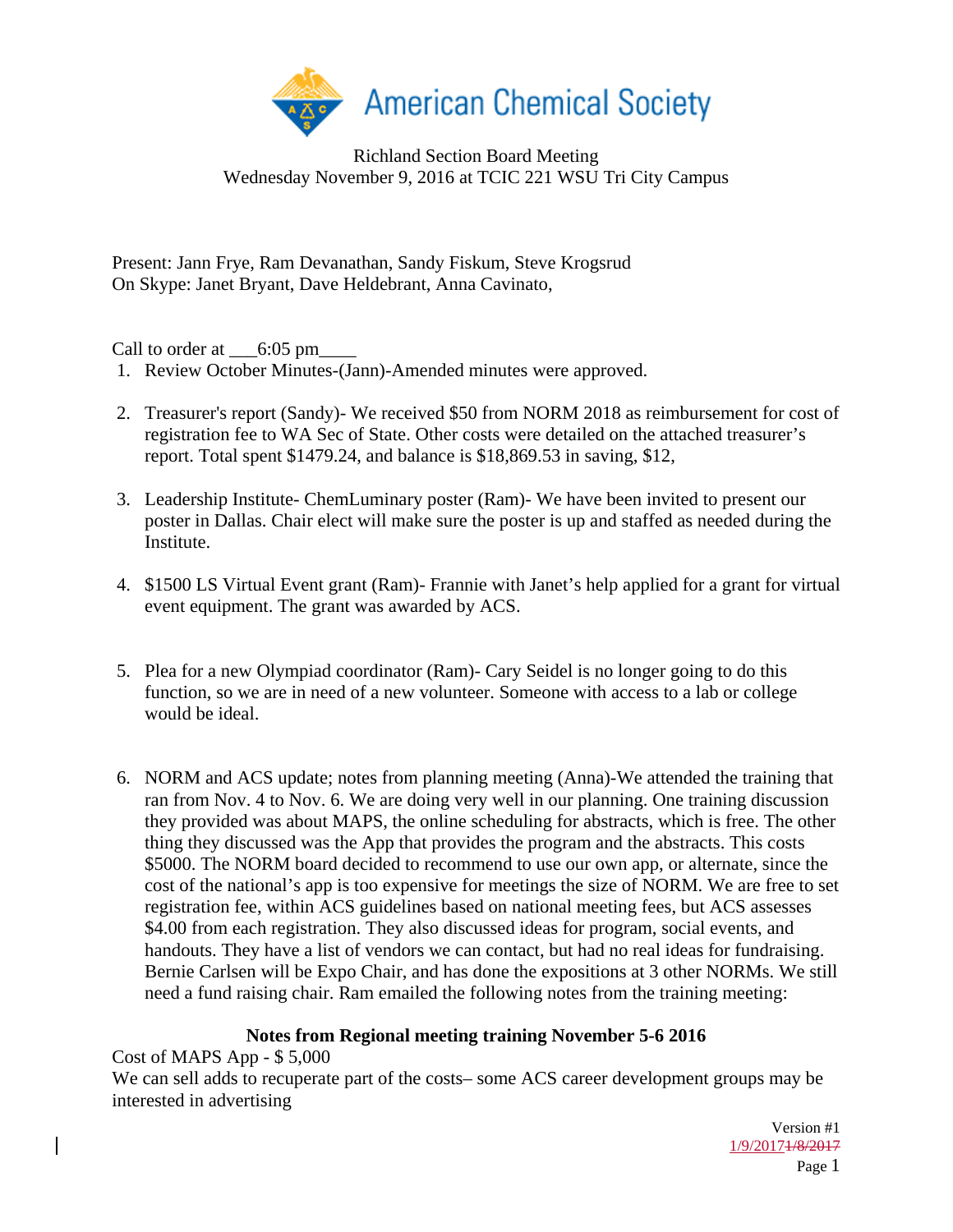

Richland Section Board Meeting

Wednesday November 9, 2016 at TCIC 221 WSU Tri City Campus There are different levels –splash page would be main entrance page, top and bottom of the page. Some ads are static, others can rotate. One can also schedule when certain adds are displayed.

Contact person:  $J_{galvon@acs.org}$  - business analyst for the MAPS app

### **Ideas for social events/advertisement**:

WWC

YCC

ACS governance event - could be an ice cream social – no cost to us - this is paid by ACS

We can start advertising NORM 2018 in San Francisco – Brianne will contact to request promo items for the national meeting

Ideas for pre advertisement – save the date magnets with logo; flyers, promotional materials from Tr-Cities Chamber of Commerce

ACS provides contacts for universities and department chairs within the region

### **Exhibit/ sponsor chair - roles**

 Determines the style of the exhibit area Develops exhibitor/sponsor prospectus and determine price structure Solicits potential exhibitors Tracks and confirms exhibitors Maintains communication with exhibitors Oversees the exhibit are during the meeting

#### **Income sources**

Version #1 Registration revenue Exhibit booth sales Ticketed events Grants/loans Contributions – need to send a letter of acknowledgment to the sponsor Sponsorships/advertisement **Check template as example of form for exhibitor application and contract (the example that was presented was from MWRM 2015) Look at SERMACS 2018 web site – they have a map of the exhibit so that vendors can pick their own spot Expenses**  Symposium Food and beverages Complimentary registrations Awards **(if the award is higher than \$600, we need to give a 1099 for the recipient to report as income)** Audio visual Exhibit set up Security Poster boards Give aways (think about the bag and find a sponsor) Program book printing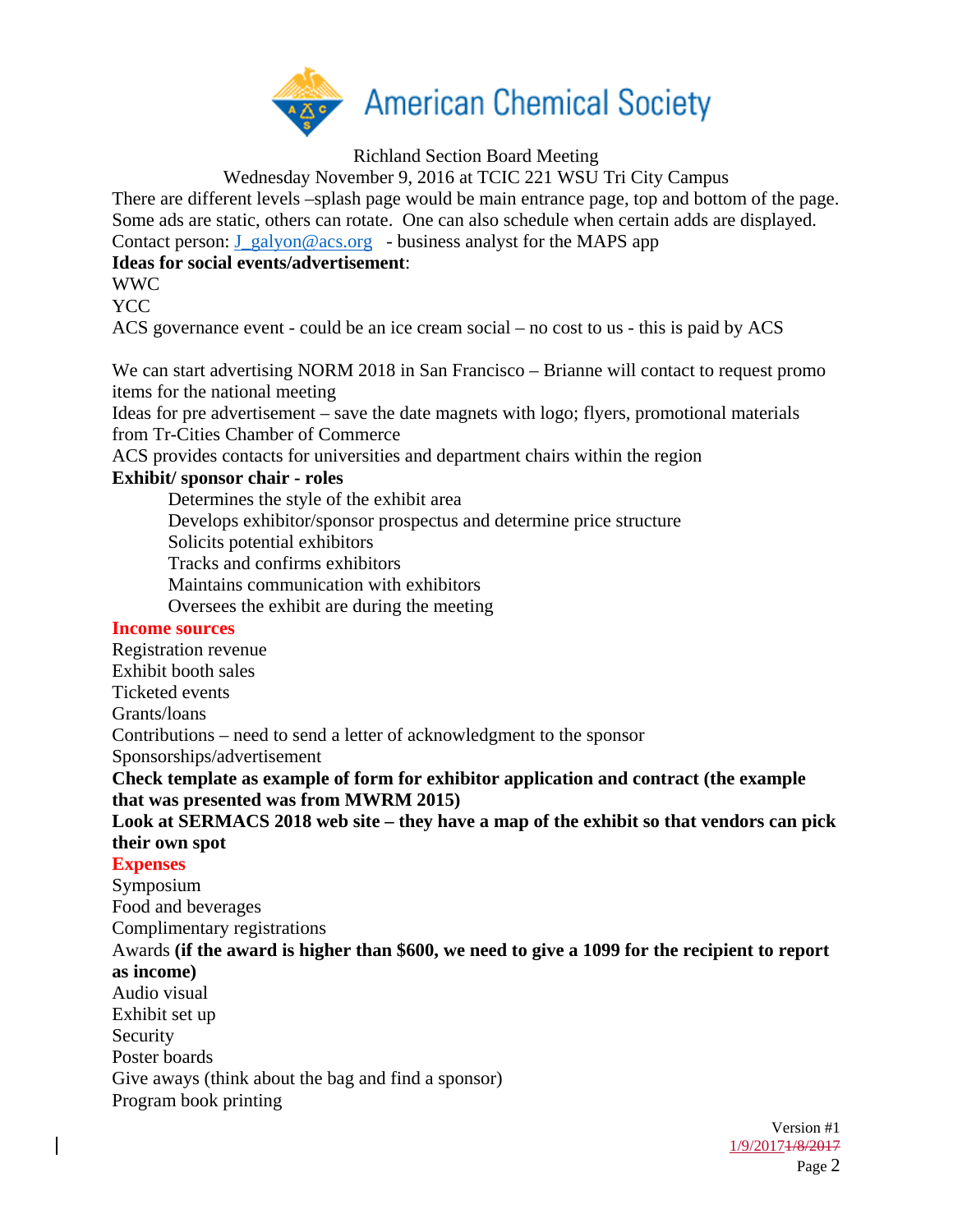

### Richland Section Board Meeting Wednesday November 9, 2016 at TCIC 221 WSU Tri City Campus

The ACS provides signage

## **Award Chair – Janet Bryant**

- **E. Ann Nalley Region Award for Volunteer Service to ACS**
- **CHED Region Award for Excellence in high school Teaching**
- **Diversity**
- **Partners for progress and Prosperity**

**Exposition – Bernie Carlson (**bcarlsen@reed.edu)

### **Ideas for programming (non-technical)**

Pre-college day Resume WWC/ YCC Career-related programming Awards at regional level Honor 50 and 60 year members vendor workshops Exhibits and poster session Chemistry demo Offsite events Winery tour 5K walk or race (ACS provides a waiver)

### **Registration**

ACS handles pre-registration as well as onsite registration. ACS retains \$4/registration

- 7. ACS Meeting Planners suggested we plan on 1-2 attendees per abstract received. Janet will be obtaining the certificate of insurance that we need from ACS Legal, and has some tax information that applies to both the board and the section. The big issues are fund raising, and getting our website fully developed. (Janet) Attended the parallel track for Region Board Chairs and learned much about branding, legal issues, differences between Regional Meetings and Boards.
- 8. Chemistry Merit Badge on November 5 and 12 (Steve)- Things went well on the first weekend, 21 kids including 2 girls. Will finish up next weekend.
- 9. Wine chemistry tour update (Dave) No update since harvest is not finished yet. He will talk to his contacts next week.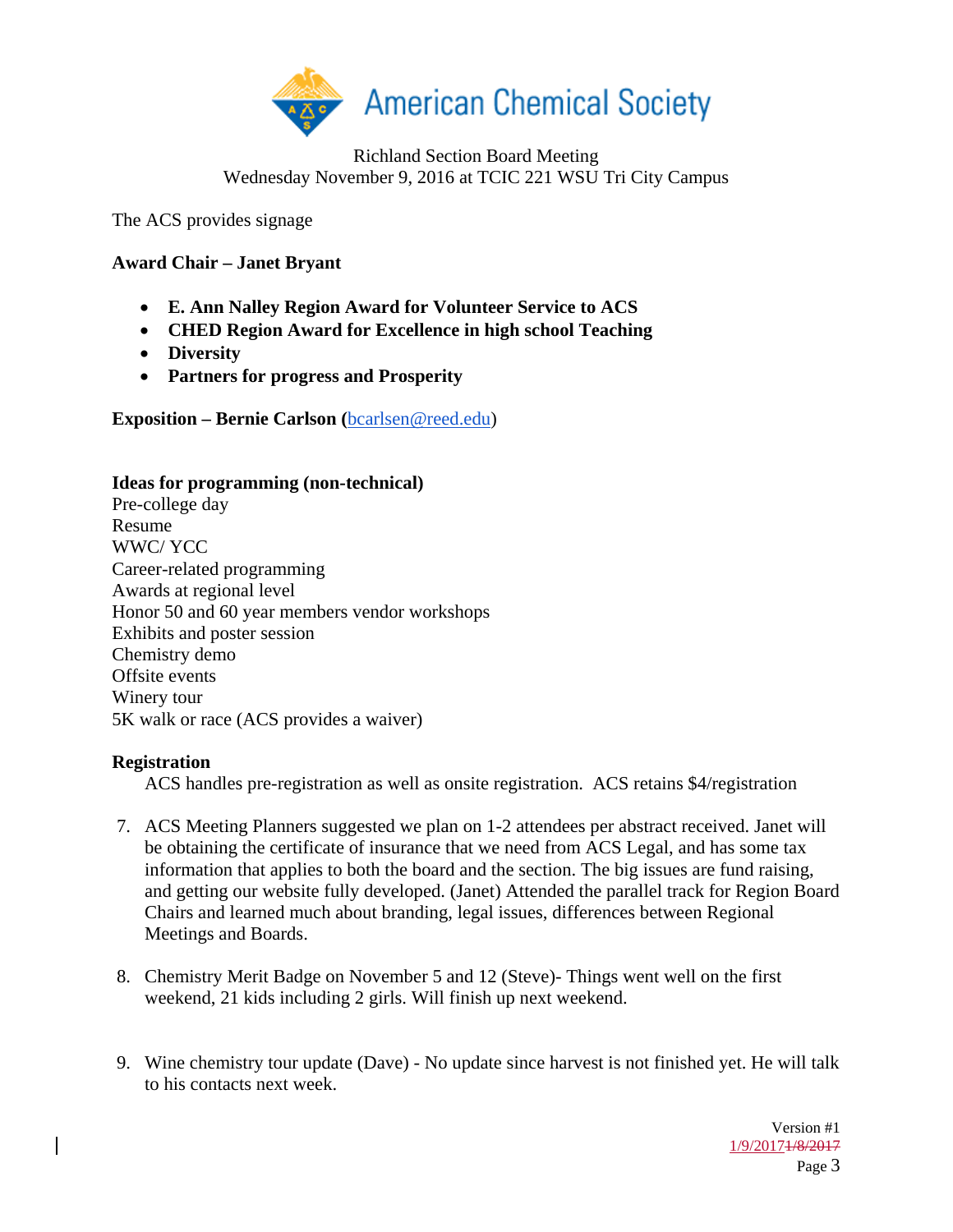

Richland Section Board Meeting

Wednesday November 9, 2016 at TCIC 221 WSU Tri City Campus

- 10. Proposal to hold last board meeting on December 20 (Ram)- Ram will be on travel for the next 4 weeks. He proposes we hold our next board meeting on Dec. 20, the same day as our last Science café of the year. We approved moving the meeting to Dec. 20. Steve will work with Anna to send a note of the board meeting change to the membership.
- 11. Science Cafe by Dr. Albert Kruger on Dec 20, Richland Public Library (Ram) Ram plans to bring refreshments.
- 12. Invitations for Holiday Party on Dec 10 (Ram)- Tickets available on line, link in last newsletter.
- 13. Round table- Expanding your Horizons will be held Mar. 25, 2017, at CBC. We need a chair. Anna reported that there will be a NCW event in Enterprise, OR on Nov. 12. Janet needs a speaker release form for the video of our awards program. Ram will help with this. Sandy is writing checks for paying the travel for Anna and Ram who attended the ACS Regional Meeting Planning Conference in Washington, DC.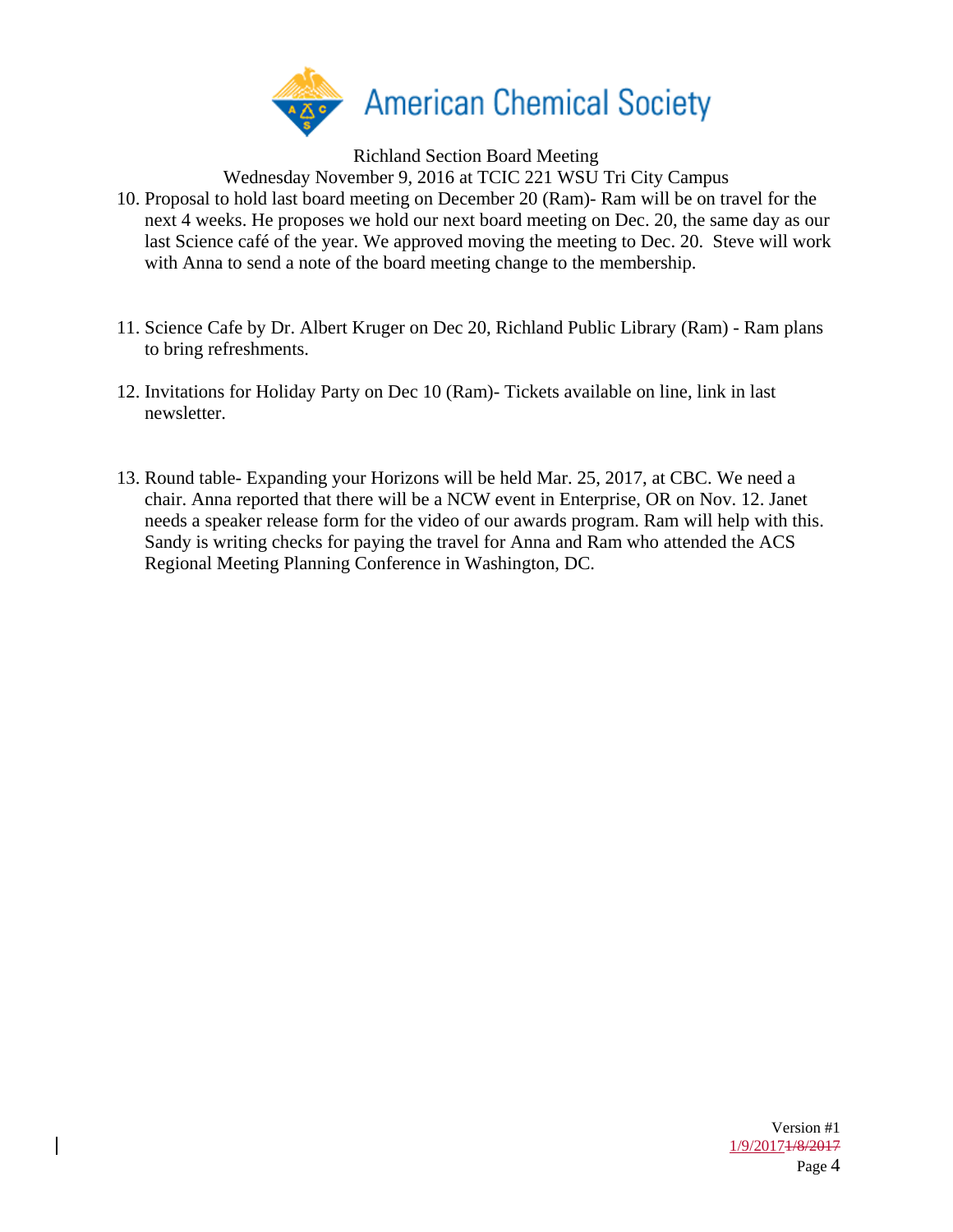

### Richland Section Board Meeting Wednesday November 9, 2016 at TCIC 221 WSU Tri City Campus **ACS Richland Section Treasurer's Report**

November 9, 2016

**Activities**

 $\overline{\phantom{a}}$ 

| <b>Starting Balance</b><br>Savings<br>Checking | \$18,869.53<br>\$13,460.95 |                           |            |                                                              |
|------------------------------------------------|----------------------------|---------------------------|------------|--------------------------------------------------------------|
| Receipts                                       |                            |                           |            |                                                              |
| From                                           | Amount                     | <b>Budget</b><br>Category | Date       | Directed to:                                                 |
| <b>NORM 2018</b>                               | \$50.00                    | 11c                       | 10/21/2016 | Checking/loan for registration fee with Sec. of State;       |
|                                                |                            |                           |            | debit                                                        |
|                                                |                            |                           |            |                                                              |
| Total receipts this period                     | \$50.00                    |                           |            |                                                              |
|                                                |                            |                           |            |                                                              |
| <b>Expenses</b>                                |                            |                           |            |                                                              |
|                                                |                            | <b>Budget</b>             |            |                                                              |
| To (date billed)                               | Amount                     | Category                  |            | Date Paid Description; check number                          |
| Yokes (10/14/16)                               | \$202.65                   | 14d                       |            | 10/14/2016 7 \$25 Visa gift cards for 50/60-year members and |
|                                                |                            |                           |            | speaker at ACS Annual Social (each includes a \$3.95         |
|                                                |                            |                           |            | service fee): debit card                                     |
| Visual Verve $(10/20/16)$                      | \$225.00                   | 16a                       | 10/21/2016 | October newsletter layout print/online versions; 1100        |
| Alice Xu (10/19/16)                            | \$29.35                    | 16a                       | 10/26/2016 | October newsletter mailing; 1101                             |
| Fransen Acosta (10/28/16)                      | \$25.00                    | 14d                       |            | 10/28/2016 CBC student poster winner; 1102                   |
| Janet Bryant (10/28/16)                        | \$78.33                    | 14e                       |            | 10/28/2016 Award plaque/engraving for R Hermens; 1103        |
| Janet Bryant (10/28/16)                        | \$30.00                    | 21c                       |            | 10/28/2016 ACS tablecloth for misc uses; 1103                |
| Henry's Restaurant and Catering (10/28/16)     | \$833.65                   | 17c                       | 10/29/2016 | Annual Social food; 1104                                     |
| Ram Devanathan                                 | \$55.26                    | 17c                       |            | 10/29/2016 Annual social drinks; 1105                        |
| Total spent this period                        | \$1,479.24                 |                           |            |                                                              |
|                                                |                            |                           |            |                                                              |
| <b>Ending Balance</b>                          |                            |                           |            |                                                              |
| Savings                                        | \$18,869.53                |                           |            |                                                              |
| Checking                                       | \$12,031.71                |                           |            |                                                              |
|                                                |                            |                           |            |                                                              |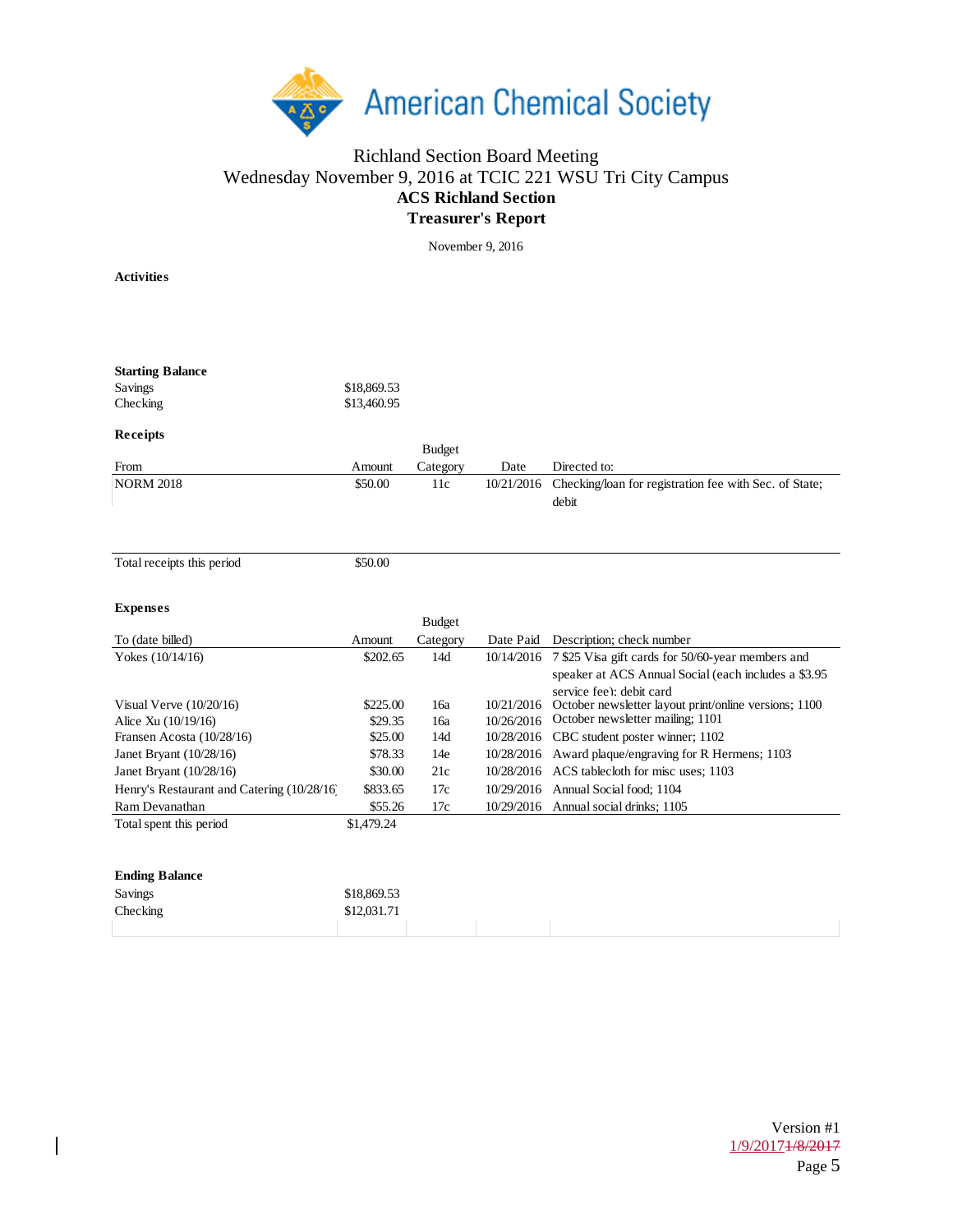

Richland Section Board Meeting Wednesday November 9, 2016 at TCIC 221 WSU Tri City Campus

 $\begin{array}{c} \rule{0pt}{2.5ex} \rule{0pt}{2.5ex} \rule{0pt}{2.5ex} \rule{0pt}{2.5ex} \rule{0pt}{2.5ex} \rule{0pt}{2.5ex} \rule{0pt}{2.5ex} \rule{0pt}{2.5ex} \rule{0pt}{2.5ex} \rule{0pt}{2.5ex} \rule{0pt}{2.5ex} \rule{0pt}{2.5ex} \rule{0pt}{2.5ex} \rule{0pt}{2.5ex} \rule{0pt}{2.5ex} \rule{0pt}{2.5ex} \rule{0pt}{2.5ex} \rule{0pt}{2.5ex} \rule{0pt}{2.5ex} \rule{0$